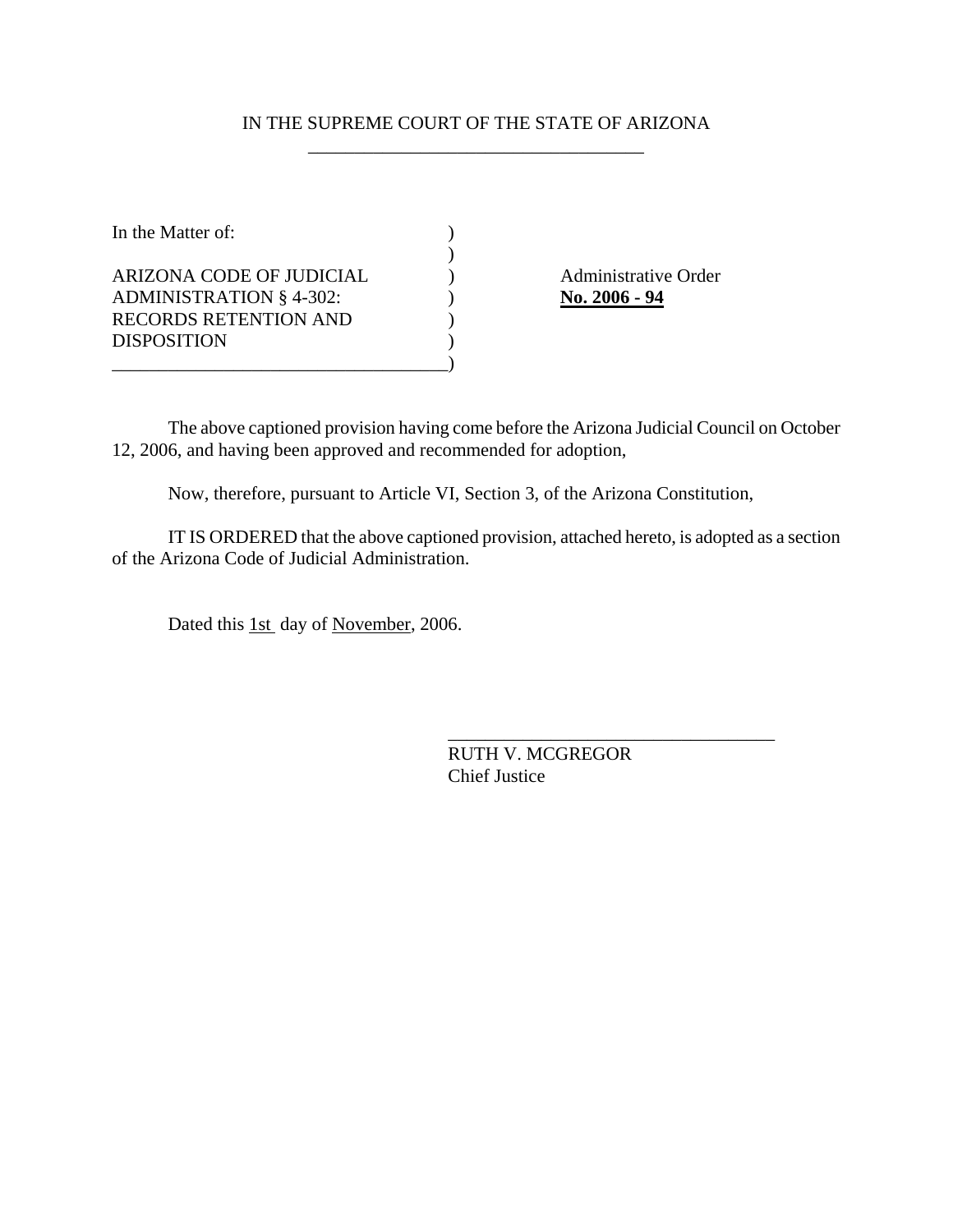## **ARIZONA CODE OF JUDICIAL ADMINISTRATION Part 4: Limited Jurisdiction Courts Chapter 3: Administration Section 4-302: Records Retention and Disposition**

## **A. Definitions.** In this section, the following definitions apply:

"Administrative records" means records that are not part of an official case file and includes records that relate to the conduct of business by the court, such as personnel, and Committee on Judicial Education and Training (COJET) records.

"Case record" means pleadings, documents and other information that have legal relevance to the adjudication of any aspect of a case and includes all documents and financial records related to the case.

"Final adjudication" means the point when a case is no longer subject to modification, as defined in Rule 28.1, Rules of Criminal Procedure and Rule 94(h), Rules of the Supreme Court.

"Financial court records" means administrative records relating to financial activity of the court including statements, reconciliations, canceled checks, check stubs, cash receipts, cash books, any revenue records, financial/budgetary reports, payment records (including jury payment records), and constable logs.

"Non-filed records" means documents relating to court action where no case is filed including arrest records, jail records, and other documents received by or prepared by the court for purposes of conducting an initial appearance but where no complaint is subsequently filed.

"Record" means any documentary material, regardless of physical form or characteristic, such as information maintained in a case management system that may be used to reproduce a document and any other case related data, including a photographic or electronic reproduction or image substituted for the original pursuant to Rules 29(D) and 94(g), Rules of the Supreme Court.

"Retention period" means the period of time during which records must be kept before they may be disposed of, usually a period of years and sometimes contingent upon an event.

- **B. Authority.** Az. Const., Art. 6, §§ 3 and 23 authorize the supreme court to administer the courts of this state. Rule 29, Rules of the Supreme Court, requires the supreme court to adopt retention and disposition schedules for court records. A.R.S. §§ 22-124 and -428 authorize the municipal and justice courts to maintain and destroy records pursuant to rules established by the supreme court.
- **C. Retention and Disposition Schedule.** Justice and municipal courts shall retain records according to the following schedule: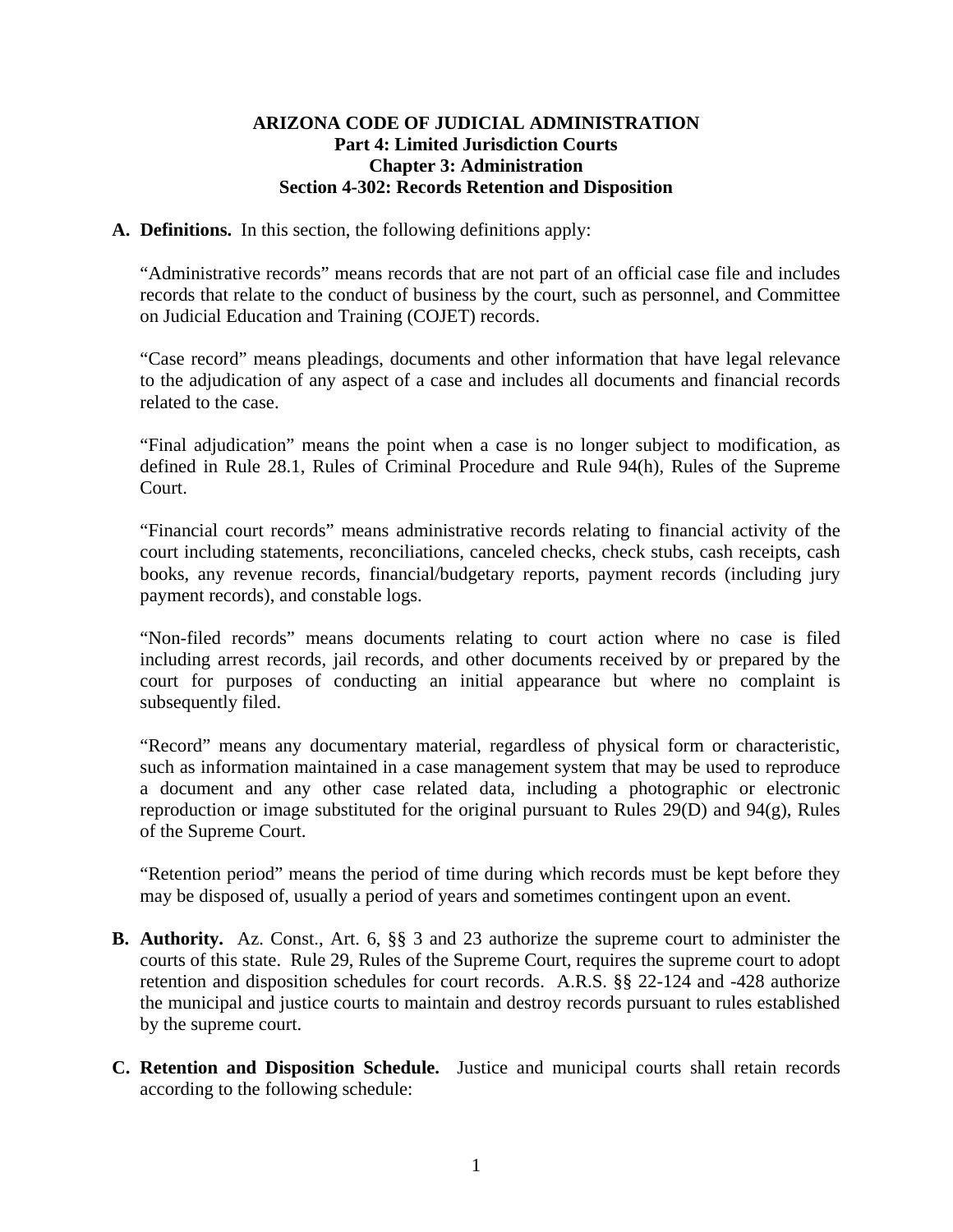| <b>ARIZONA SUPREME COURT</b><br><b>Records Retention and Disposition Schedule</b><br><b>FOR USE BY LIMITED JURISDICTION COURTS</b> |                                                                                                                        |                                           |                                                            |  |
|------------------------------------------------------------------------------------------------------------------------------------|------------------------------------------------------------------------------------------------------------------------|-------------------------------------------|------------------------------------------------------------|--|
|                                                                                                                                    | <b>No. Record Series</b>                                                                                               | <b>Retention Remarks</b><br><b>Period</b> |                                                            |  |
| 1.                                                                                                                                 | <b>CASE RECORDS</b>                                                                                                    |                                           |                                                            |  |
|                                                                                                                                    | A. Civil case records                                                                                                  |                                           |                                                            |  |
|                                                                                                                                    | <i>i.</i> Civil traffic                                                                                                | 1 year                                    | After final adjudication and<br>satisfaction of sanctions. |  |
|                                                                                                                                    | ii. Civil traffic defaults                                                                                             | 1 year                                    | After satisfaction of sanctions.                           |  |
|                                                                                                                                    | iii. Parking violations (including<br>statute and local ordinance)                                                     | 6 months                                  | After final adjudication and<br>satisfaction of sanctions. |  |
|                                                                                                                                    | iv. Parking defaults                                                                                                   | 6 months                                  | After satisfaction of sanctions.                           |  |
|                                                                                                                                    | v. Civil other than traffic                                                                                            |                                           |                                                            |  |
|                                                                                                                                    | a. Order of protection,<br>injunction against<br>harassment, and workplace<br>injunction against<br>harassment filings |                                           |                                                            |  |
|                                                                                                                                    | i. Petitions not granted,<br>and orders dismissed                                                                      | 1 year                                    | After denial or dismissal.                                 |  |
|                                                                                                                                    | ii. Orders granted                                                                                                     | 3 years                                   | After expiration of the order.                             |  |
|                                                                                                                                    | b. Local ordinances (other<br>than parking)                                                                            | 1 year                                    | After final adjudication and<br>satisfaction of judgment.  |  |
|                                                                                                                                    | c. Detainers (forcible &<br>special)                                                                                   | 5 years                                   | After final judgment.                                      |  |
|                                                                                                                                    | d. Small claims                                                                                                        | 5 years                                   | After final judgment.                                      |  |
|                                                                                                                                    | e. Other civil cases                                                                                                   | 5 years                                   | After final judgment.                                      |  |
|                                                                                                                                    | B. Criminal case records                                                                                               |                                           |                                                            |  |
|                                                                                                                                    | i. Felony filings                                                                                                      | 6 months                                  | After discharge or transmittal to<br>superior court.       |  |
|                                                                                                                                    | ii. Misdemeanors and criminal<br>traffic                                                                               | 5 years                                   | After final adjudication and<br>completion of sentence.    |  |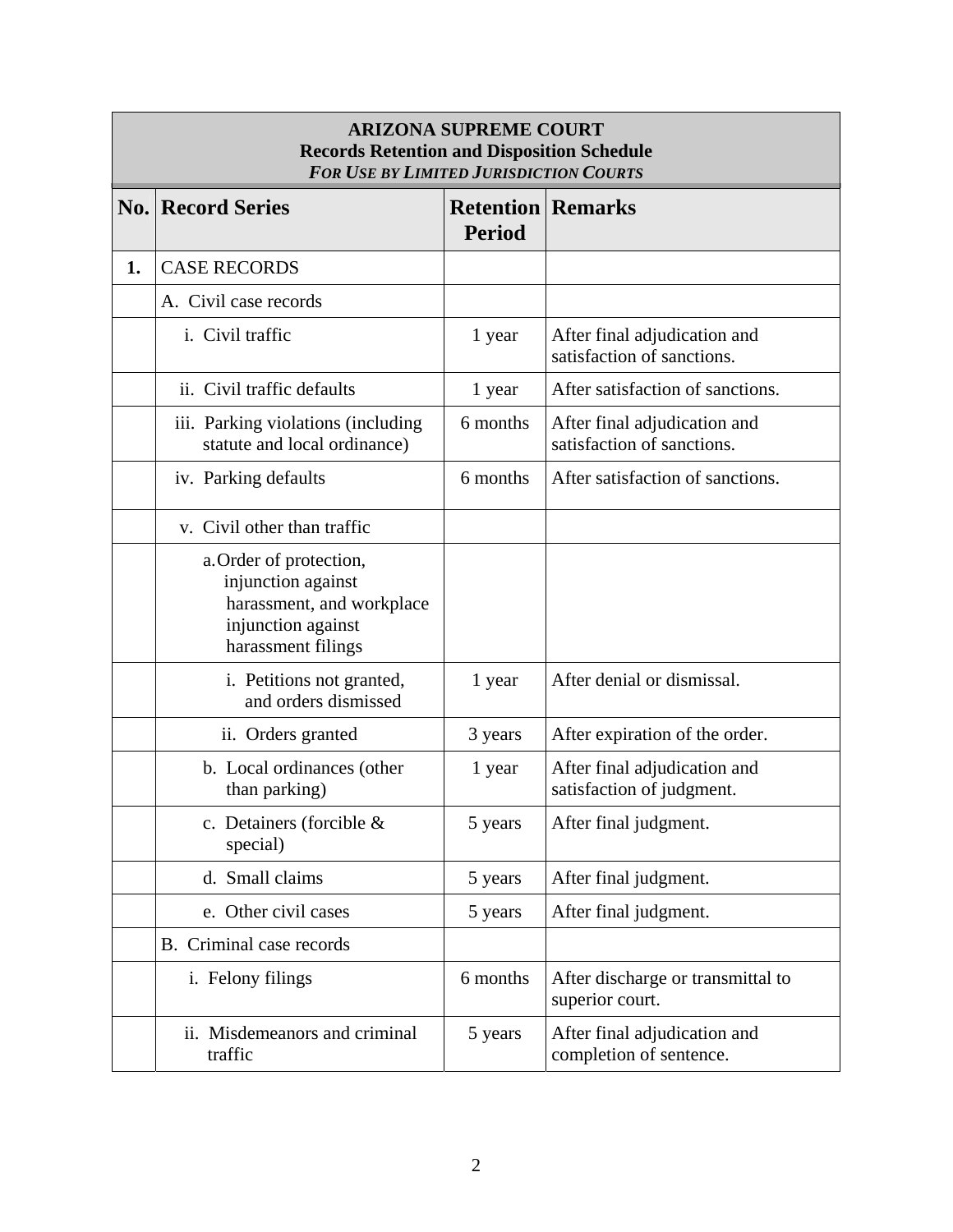| <b>ARIZONA SUPREME COURT</b><br><b>Records Retention and Disposition Schedule</b><br><b>FOR USE BY LIMITED JURISDICTION COURTS</b> |                                                                                                                                |                                           |                                                                                                       |  |
|------------------------------------------------------------------------------------------------------------------------------------|--------------------------------------------------------------------------------------------------------------------------------|-------------------------------------------|-------------------------------------------------------------------------------------------------------|--|
|                                                                                                                                    | <b>No. Record Series</b>                                                                                                       | <b>Retention Remarks</b><br><b>Period</b> |                                                                                                       |  |
|                                                                                                                                    | a. DUI                                                                                                                         | 7 years                                   | After final adjudication and<br>completion of sentence.                                               |  |
|                                                                                                                                    | b. Petty offenses                                                                                                              | 1 year                                    | After final adjudication and<br>completion of sentence.                                               |  |
|                                                                                                                                    | C. Audio/video/stenographic<br>recordings of court proceedings                                                                 | 6 months                                  | After final adjudication.                                                                             |  |
|                                                                                                                                    | D. Non-filed records                                                                                                           | 6 months                                  | After created.                                                                                        |  |
|                                                                                                                                    | E. Exhibits                                                                                                                    | 90 days                                   | After final adjudication.                                                                             |  |
| 2.                                                                                                                                 | <b>ADMINISTRATIVE RECORDS</b>                                                                                                  |                                           |                                                                                                       |  |
|                                                                                                                                    | A. Personnel records maintained by<br>the court                                                                                |                                           | As determined by local policy.                                                                        |  |
|                                                                                                                                    | <b>B.</b> COJET records                                                                                                        | As required<br>by COJET                   | Reference Administrative Guidelines<br>for Judicial Education in Arizona -<br>reporting requirements. |  |
|                                                                                                                                    | C. Non-financial jury records                                                                                                  | 90 days                                   | After receipt by the court or<br>expiration of the jury list.                                         |  |
|                                                                                                                                    | D. Statistical reports (to supreme<br>court)                                                                                   | 1 year                                    | After applicable fiscal year.                                                                         |  |
|                                                                                                                                    | Financial court records<br>Ε.                                                                                                  | 3 years                                   | After fiscal year created or received.                                                                |  |
|                                                                                                                                    | E. Administrative records not<br>otherwise specified above, such<br>as citation logs, defensive<br>driving reconciliation logs | 1 year                                    | From date prepared.                                                                                   |  |
|                                                                                                                                    | G. Search warrants                                                                                                             | 1 year                                    | From date of return. If not returned,<br>may be destroyed immediately upon<br>expiration.             |  |
|                                                                                                                                    | H. Administrative orders and<br>directives                                                                                     | Permanent                                 |                                                                                                       |  |
|                                                                                                                                    | Report/certificate of records<br>Ι.<br>destruction                                                                             | Permanent                                 |                                                                                                       |  |

 $\overline{\phantom{a}}$